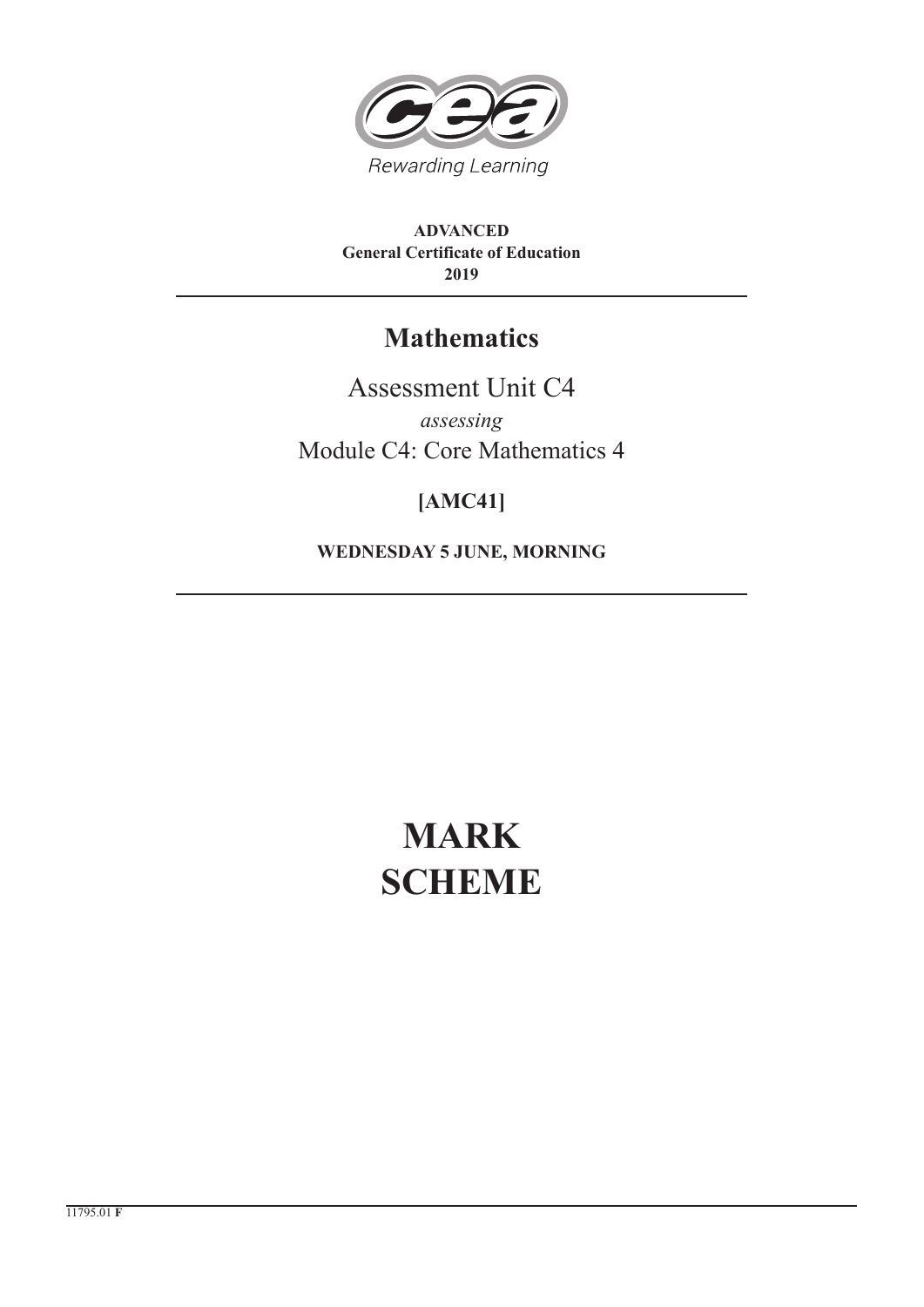#### **GCE ADVANCED/ADVANCED SUBSIDIARY (AS) MATHEMATICS**

#### **Introduction**

The mark scheme normally provides the most popular solution to each question. Other solutions given by candidates are evaluated and credit given as appropriate; these alternative methods are not usually illustrated in the published mark scheme.

The marks awarded for each question are shown in the right-hand column and they are prefixed by the letters **M**, **W** and **MW** as appropriate. The key to the mark scheme is given below:

- **M** indicates marks for correct method.
- **W** indicates marks for working.
- **MW** indicates marks for combined method and working.

The solution to a question gains marks for correct method and marks for an accurate working based on this method. Where the method is not correct no marks can be given.

A later part of a question may require a candidate to use an answer obtained from an earlier part of the same question. A candidate who gets the wrong answer to the earlier part and goes on to the later part is naturally unaware that the wrong data is being used and is actually undertaking the solution of a parallel problem from the point at which the error occurred. If such a candidate continues to apply correct method, then the candidate's individual working must be followed through from the error. If no further errors are made, then the candidate is penalised only for the initial error. Solutions containing two or more working or transcription errors are treated in the same way. This process is usually referred to as "follow-through marking" and allows a candidate to gain credit for that part of a solution which follows a working or transcription error.

#### **Positive marking:**

It is our intention to reward candidates for any demonstration of relevant knowledge, skills or understanding. For this reason we adopt a policy of **following through** their answers, that is, having penalised a candidate for an error, we mark the succeeding parts of the question using the candidate's value or answers and award marks accordingly.

Some common examples of this occur in the following cases:

- **(a)** a numerical error in one entry in a table of values might lead to several answers being incorrect, but these might not be essentially separate errors;
- **(b)** readings taken from candidates' inaccurate graphs may not agree with the answers expected but might be consistent with the graphs drawn.

When the candidate misreads a question in such a way as to make the question easier only a proportion of the marks will be available (based on the professional judgement of the examining team).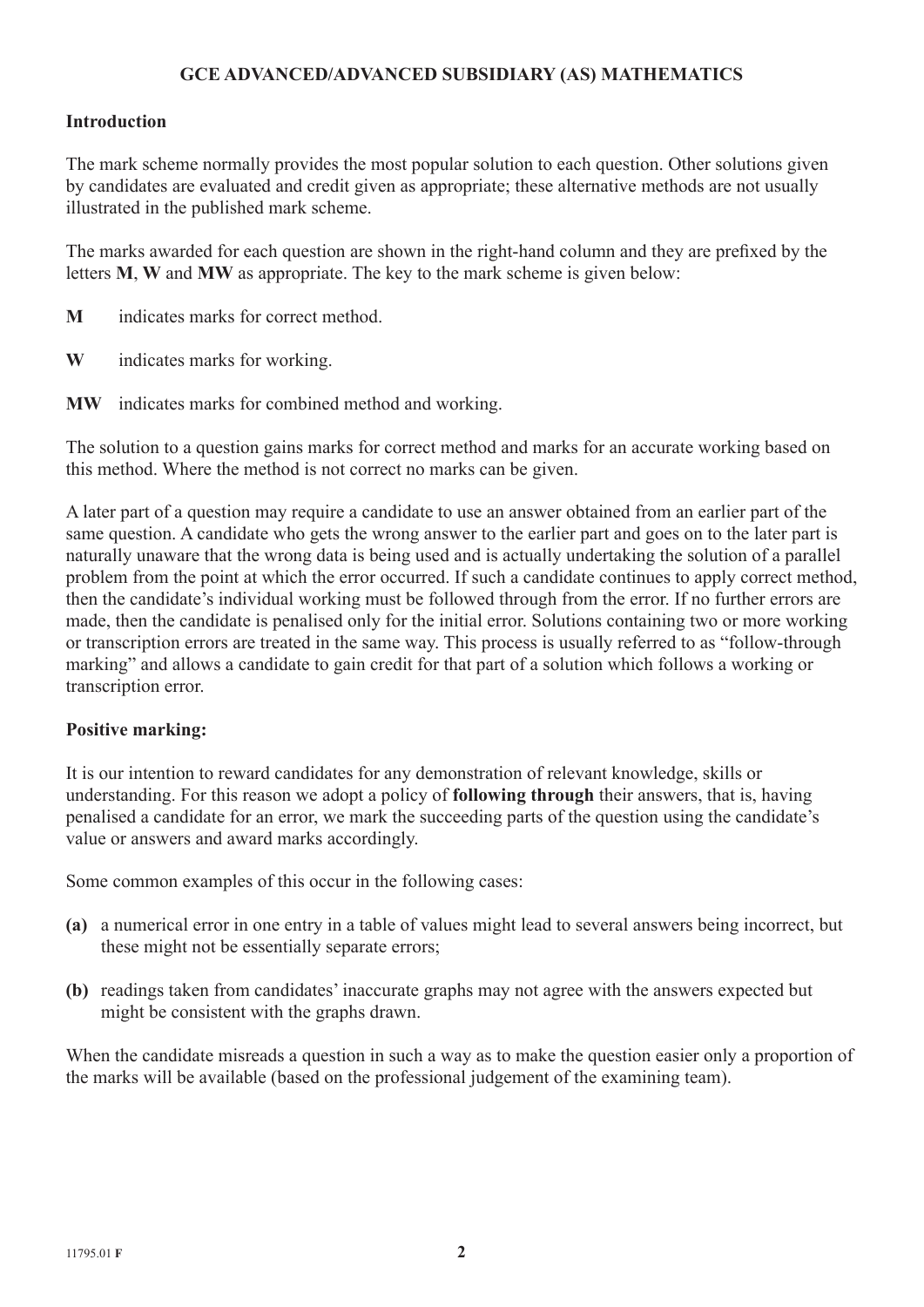| $\mathbf{1}$   | (i) $f(x+2) = (x+2)^2$                                                                                                                             | $M1$ W1         | <b>AVAILABLE</b><br><b>MARKS</b> |
|----------------|----------------------------------------------------------------------------------------------------------------------------------------------------|-----------------|----------------------------------|
|                | (ii) $g(x^2) = x^2 + 2$                                                                                                                            | MW1             |                                  |
|                | (iii) $(x+2)^2 = x^2 + 2$<br>$x^2 + 4x + 4 = x^2 + 2$                                                                                              | M <sub>1</sub>  |                                  |
|                | $4x = -2$<br>$x = -\frac{1}{2}$                                                                                                                    | W1              | 5                                |
|                | 2 $V = \pi \int y^2 dx$                                                                                                                            | M <sub>1</sub>  |                                  |
|                | $=\pi \int_{0}^{5} (6-2\sqrt{x})^2 dx$                                                                                                             | M1 W1           |                                  |
|                | $=\pi \int_{0}^{5} 36 - 24 \sqrt{x} + 4x \, dx$                                                                                                    |                 |                                  |
|                | $=\pi \int_{0}^{5} 36 - 24x^{\frac{1}{2}} + 4x \, dx$<br>$= \pi \left[ 36x - 16x^{\frac{3}{2}} + 2x^2 \right]_0^5$                                 | MW <sub>2</sub> |                                  |
|                | $= \pi (180 - 178.885 + 50)$                                                                                                                       |                 |                                  |
|                | $= 51.11456 \pi$<br>$= 160.58$                                                                                                                     |                 |                                  |
|                | $= 161 \text{ cm}^3 (3 \text{ s.f.})$                                                                                                              | MW1             | 6                                |
| $\overline{3}$ | (i) $ \overrightarrow{AB}  = \sqrt{3^2 + 6^2 + 4^2}$<br>= $\sqrt{61}$                                                                              | M1<br>W1        |                                  |
|                | (ii) $\overrightarrow{AB} = \mathbf{b} - \mathbf{a}$                                                                                               | M <sub>1</sub>  |                                  |
|                | $=\left(\begin{array}{c}5\\6\\5\end{array}\right)-\left(\begin{array}{c}2\\0\\1\end{array}\right)=\left(\begin{array}{c}3\\6\\4\end{array}\right)$ | W1              |                                  |
|                | $\mathbf{r} = \begin{pmatrix} 5 \\ 6 \\ 5 \end{pmatrix} + \lambda \begin{pmatrix} 3 \\ 6 \\ 4 \end{pmatrix}$                                       | $M1$ W1         |                                  |
|                | (iii) $\overrightarrow{AB} \cdot \overrightarrow{CB} =  \overrightarrow{AB}   \overrightarrow{CB}  \cos \theta$                                    | M1              |                                  |
|                | $\overrightarrow{CB} = \begin{pmatrix} 2 \\ -3 \\ 1 \end{pmatrix}$                                                                                 | MW1             |                                  |
|                | $ \overrightarrow{CB}  = \sqrt{14}$                                                                                                                | MW1             |                                  |
|                | $\overrightarrow{AB} \cdot \overrightarrow{CB} = -8$                                                                                               | MW1             |                                  |
|                | $\sqrt{61}\sqrt{14}$ cos $\theta = -8$                                                                                                             |                 |                                  |
|                | $\theta$ = 105.888°                                                                                                                                |                 |                                  |
|                | $\theta$ = 106° (3 s.f.)                                                                                                                           | MW1             |                                  |
|                |                                                                                                                                                    |                 |                                  |

 $\overline{\phantom{a}}$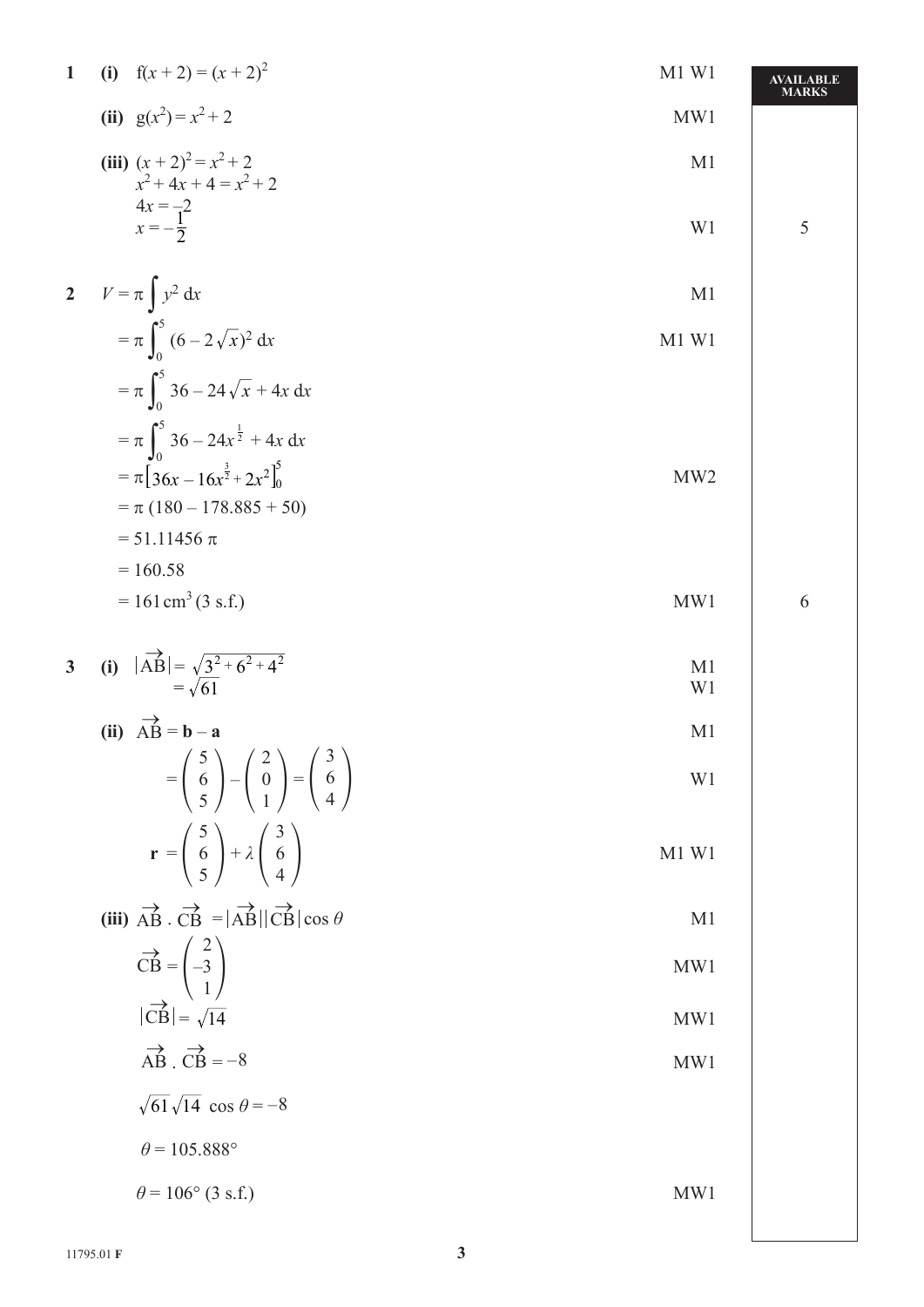#### **Alternative answer**

|                                                                                                         |     | <b>MARKS</b> |
|---------------------------------------------------------------------------------------------------------|-----|--------------|
| $\overrightarrow{BA}$ . $\overrightarrow{BC} =  \overrightarrow{BA}   \overrightarrow{BC}  \cos \theta$ | M1  |              |
| $\frac{1}{2}$<br>$\overrightarrow{BC}$<br>— I                                                           | MW1 |              |
| $ \overrightarrow{BC}  = \sqrt{14}$                                                                     | MW1 |              |
|                                                                                                         |     |              |

$$
-8 = \overrightarrow{BA} \cdot \overrightarrow{BC}
$$

$$
-8 = \sqrt{61}\sqrt{14} \cos \theta
$$

$$
\theta = 105.888^{\circ}
$$

$$
\theta = 106^{\circ} \text{ (3 s.f.)}
$$
 MW1 11

4 **(a)** 
$$
u = 3x + 1
$$
  $v = \frac{1}{2}e^{2x}$   
 $\frac{du}{dx} = 3$   $\frac{dv}{dx} = e^{2x}$  M2

$$
\frac{dx}{2}(3x+1)e^{2x} - \int \frac{3}{2}e^{2x} dx
$$
 MW1

$$
= \frac{1}{2}(3x+1)e^{2x} - \frac{3}{4}e^{2x} + c
$$
 MW1

**(b) (i)** LHS = 
$$
\frac{1}{\sin 2x} + \frac{\cos 2x}{\sin 2x}
$$
 M1 W1

$$
= \frac{1 + \cos 2x}{\sin 2x}
$$
 MW1

$$
= \frac{1 + 2\cos^2 x - 1}{2\sin x \cos x}
$$
 MW1  
- 
$$
\frac{2\cos^2 x}{2\cos^2 x}
$$
 MW1

$$
= \frac{2 \cos x}{2 \sin x \cos x}
$$

$$
= \frac{\cos x}{\sin x} = \cot x = \text{RHS}
$$

(ii) 
$$
\int \cot x \, dx
$$
  
=  $\ln \sin x + c$  W1 12

$$
12 \, \rm
$$

**AVAILABLE** 

11795.01 **F 4**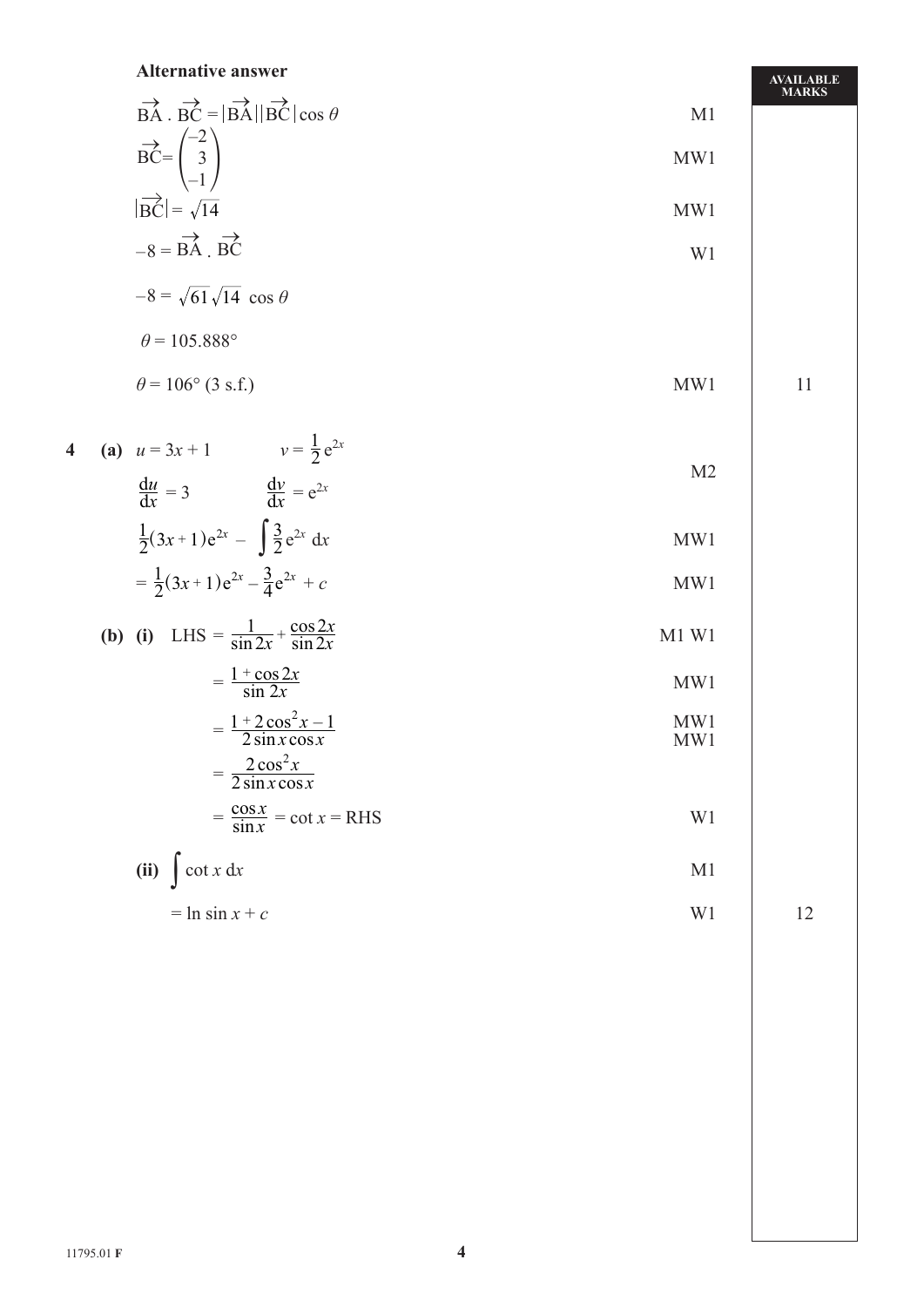|  | 5 (i) $\frac{1}{(2x+1)(x+1)} = \frac{A}{2x+1} + \frac{B}{x+1}$ | MW1            | <b>AVAILABLE</b><br><b>MARKS</b> |
|--|----------------------------------------------------------------|----------------|----------------------------------|
|  | $=\frac{A(x+1)+B(2x+1)}{(2x+1)(x+1)}$                          |                |                                  |
|  | $1 = A(x + 1) + B(2x + 1)$                                     | M <sub>1</sub> |                                  |
|  | if $x = -1$ $1 = -B$ $\Rightarrow B = -1$                      | M <sub>1</sub> |                                  |
|  | if $x = -\frac{1}{2}$ $1 = \frac{1}{2}A$ $\Rightarrow A = 2$   | W <sub>1</sub> |                                  |
|  | $\frac{1}{(2x+1)(x+1)} = \frac{2}{(2x+1)} - \frac{1}{(x+1)}$   |                |                                  |
|  | (ii) $(2t+1) \frac{dv}{dt} = \frac{k}{t+1}$                    |                |                                  |
|  | $rac{1}{k}$ $rac{dv}{dt} = \frac{1}{(2t+1)(t+1)}$              | $M1$ W1        |                                  |
|  | $\int \frac{1}{k} dv = \int \frac{1}{(2t+1)(t+1)} dt$          | M <sub>1</sub> |                                  |
|  | $\frac{v}{k} = \int \frac{2}{2t+1} - \frac{1}{t+1} dt$         | M <sub>1</sub> |                                  |
|  | $\frac{v}{k}$ = ln (2t + 1) – ln (t + 1) + c                   | W <sub>2</sub> |                                  |
|  | $\frac{v}{k} = \ln\left(\frac{2t+1}{t+1}\right) + c$           |                |                                  |
|  | $t = 0$ $v = 0$<br>$0 = \ln 1 + c$                             | M <sub>1</sub> |                                  |
|  | $c=0$<br>$v = k \ln \left( \frac{2t+1}{t+1} \right)$           | W <sub>1</sub> |                                  |
|  | $t = 2$ $v = 2.36$ $2.36 = k \ln \left(\frac{5}{3}\right)$     |                |                                  |
|  | $k = 4.61997$                                                  | MW1            |                                  |
|  | $v = 4.62 \ln \left( \frac{49}{25} \right)$<br>when $t = 24$   |                |                                  |
|  | $v = 3.10898$                                                  |                | 14                               |
|  | $v = 3.11$ (3 s.f.)                                            | MW1            |                                  |
|  |                                                                |                |                                  |
|  |                                                                |                |                                  |
|  |                                                                |                |                                  |
|  |                                                                |                |                                  |
|  |                                                                |                |                                  |
|  |                                                                |                |                                  |
|  |                                                                |                |                                  |
|  |                                                                |                |                                  |

 $\overline{\phantom{a}}$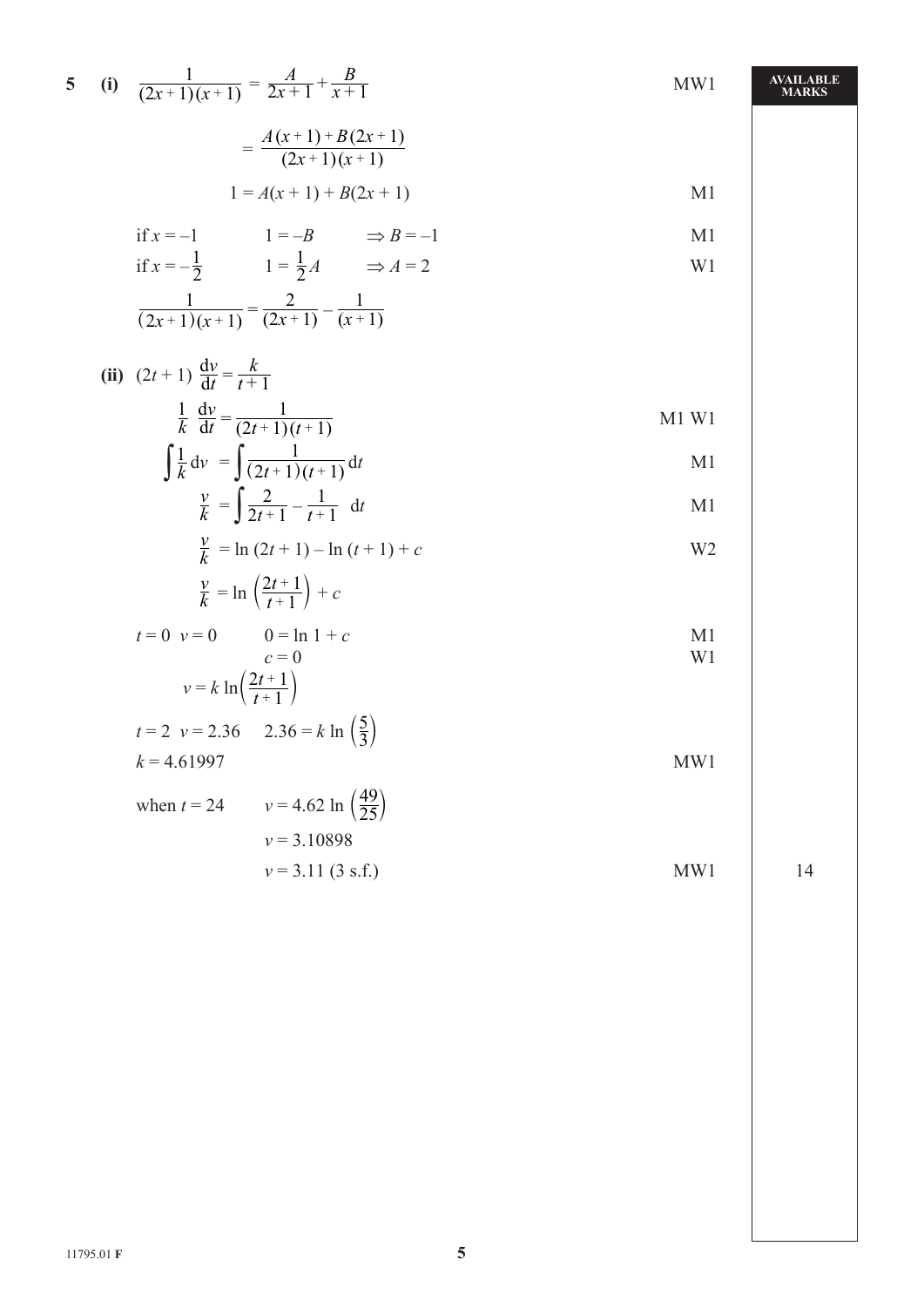| 6              | (i) $x^2 - 4xy + 2y^2 + 18 = 0$<br>$2x-4x \frac{dy}{dx} - 4y + 4y \frac{dy}{dx} = 0$<br>$2x-4y=4x \frac{dy}{dx}-4y \frac{dy}{dx}$<br>$2x-4y = \frac{dy}{dx} (4x - 4y)$<br>$\frac{2x-4y}{4x-4y} = \frac{dy}{dx}$                              | M1W1 MW2                                                     | <b>AVAILABLE</b><br><b>MARKS</b> |
|----------------|----------------------------------------------------------------------------------------------------------------------------------------------------------------------------------------------------------------------------------------------|--------------------------------------------------------------|----------------------------------|
|                | $\frac{dy}{dx} = \frac{x - 2y}{2x - 2y}$                                                                                                                                                                                                     | MW1                                                          |                                  |
|                | (ii) at stat points<br>$x - 2y = 0$<br>$x=2y$                                                                                                                                                                                                | M <sub>1</sub><br>W <sub>1</sub>                             |                                  |
|                | $(2y)^{2} - 4(2y)y + 2y^{2} + 18 = 0$<br>$4y^2 - 8y^2 + 2y^2 + 18 = 0$<br>$-2y^2 + 18 = 0$                                                                                                                                                   | M <sub>1</sub>                                               |                                  |
|                | $v^2 = 9$<br>$v = \pm 3$                                                                                                                                                                                                                     | MW1                                                          |                                  |
|                | if $y = 3$ , $x = 6$<br>$y = -3$ , $x = -6$                                                                                                                                                                                                  | MW1                                                          |                                  |
|                | $\therefore$ stat points at (6, 3) and (-6, -3)                                                                                                                                                                                              |                                                              | 10                               |
| $\overline{7}$ | 7 sin $\theta$ + 24 cos $\theta$ = R sin ( $\theta$ + $\alpha$ )<br>$= R \sin \theta \cos \alpha + R \cos \theta \sin \alpha$<br>$\sin \theta$ : $7 = R \cos \alpha$<br>$\cos \theta$ : $24 = R \sin \alpha$<br>$\tan \alpha = \frac{24}{7}$ | $M1$ W1                                                      |                                  |
|                | $\alpha = 73.74^{\circ}$                                                                                                                                                                                                                     | MW1                                                          |                                  |
|                | $R^2 = 7^2 + 24^2$<br>$R^2 = 625$<br>$R = 25$                                                                                                                                                                                                | MW1                                                          |                                  |
|                | 25 sin $(\theta + 73.74^{\circ}) = 8$                                                                                                                                                                                                        | $0^{\circ} \leq \theta \leq 360^{\circ}$<br>M <sub>1</sub>   |                                  |
|                | $\sin (\theta + 73.74^{\circ}) = \frac{8}{25}$                                                                                                                                                                                               | $73.74^{\circ} \le \theta + 73.74^{\circ} \le 433.7^{\circ}$ |                                  |
|                | $\theta$ + 73.74° = 18.66°                                                                                                                                                                                                                   |                                                              |                                  |
|                | $\bigcirc$<br>$\bigcirc$<br>T                                                                                                                                                                                                                |                                                              |                                  |
|                | $\theta$ + 73.74° = 18.66°, 161.34°, 378.66°<br>$\theta = -55.08^{\circ}, 87.6^{\circ}, 304.92^{\circ}$                                                                                                                                      |                                                              |                                  |
|                | N/A<br>$\theta = 87.6^{\circ}, 305^{\circ}$                                                                                                                                                                                                  | MW <sub>2</sub>                                              | $\overline{7}$                   |